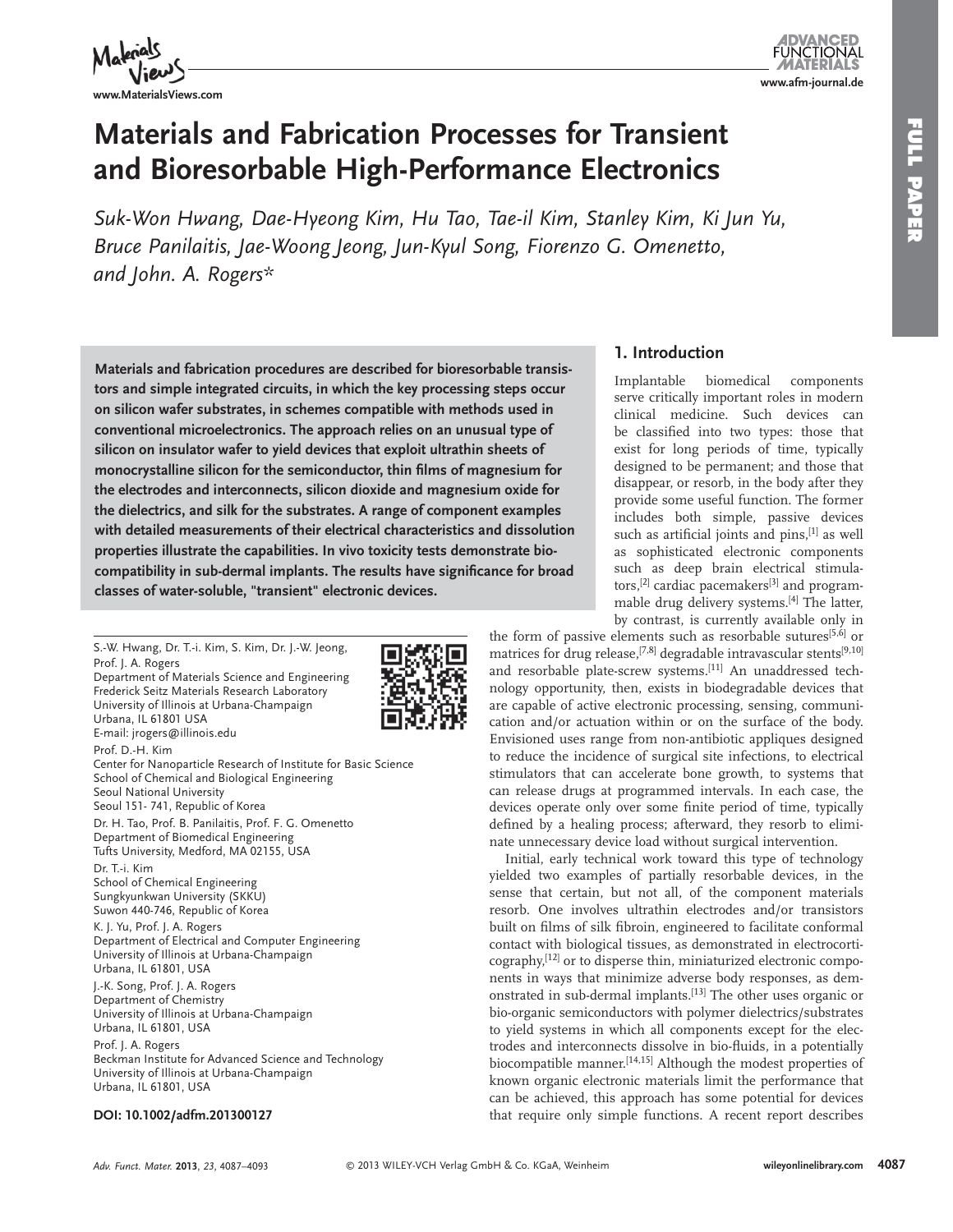

materials and schemes that bypass constraints associated with these two previous directions.<sup>[16]</sup> The result is a fully resorbable, high performance class of electronics, where ultrathin sheets of semiconductorgrade monocrystalline silicon (i.e., silicon nanomembranes, or Si-NMs) serve as the active materials, inorganic dielectrics (e.g.,  $MgO$ ,  $SiO<sub>2</sub>$ ) and conventional metals (e.g., Mg) provide the other electronic functions, and silk forms the substrate and encapsulation layers. Enabled devices encompass nearly all of the key building blocks for integrated circuits, ranging from metal-oxide semiconductor field-effect transistors (MOS-FETs) to pn junction diodes, resistors, inductors and capacitors. Additional demonstrated components include solar cells, photodetectors, strain and temperature gauges, inductive power delivery systems and others. Although initially conceived for bioresorbable devices and demonstrated in programmable non-antibiotic bacteriocidal appliqués, this same technology can be more generally considered as a physically transient form of electronics, capable of disappearing via controlled physical or chemical change with welldefined rates. Non-biological applications include environmental sensors that avoid the need for recovery and collection after use, and consumer devices that minimize costly and hazardous disposal procedures.

 A disadvantage of the original embodiment of this class of transient electronics is that many of the fabrication steps occured on a transient substrate (e.g., silk), thereby constraining significantly the temperatures, lithographic techniques, solvents and other aspects of the processing. These limitations prevent the use of manufacturing techniques that serve as the basis for high volume, low cost production of commercial silicon integrated circuits. The work described here establishes a silicon wafer-based strategy to fully formed transient circuit components and circuits, in configurations that allow their subsequent, and separate, integration with transient substrates and packaging mate-

rials. The results are important because they have the potential to enable realistic manufacturing strategies for transient electronics, in which only modest modifications to microelectronic fabrication facilities are needed. The concepts rely on the combined use of a specialized type of silicon on insulator (SOI) wafer and the techniques of transfer printing. The resulting devices involve constituent materials that all have some solubility in water: silicon, silicon dioxide, magnesium oxide, magnesium and silk. The following describes the concepts and demonstrates their use in fabrication of various electronic components and simple logic gates, with studies of their transient



Figure 1. Wafer-scale fabrication of fully formed transient transistors on specialized SOI substrates and their subsequent transfer printing to films of silk. a) Schematic exploded view illustration and optical microscope images of devices after complete processing followed by anisotropic undercut etching of the surface region of the SOI wafer substrate with TMAH. The inset shows a magnified view of an individual transistor in the array. b) Schematic illustration and image of these same devices after transfer printing to a film of silk. The inset shows a magnified view of an individual transistor. The device uses magnesium (Mg;  $\approx$ 200 nm) for source, drain and gate electrodes, silicon dioxide (SiO<sub>2</sub>) for the gate (≈100 nm) and interlayer ( $\approx$ 100 nm) dielectrics, silicon (Si) for the semiconductor ( $\approx$ 100 nm) and silk for the substrate  $\approx$ 25 μm). c) An optical image of a large area of n-channel MOSFETs, with microscope image of a representative set of devices in the inset.

behaviors both through in vitro investigations of the kinetics and in vivo evaluations of biocompatibility and resorption.

# **2. Results and Discussion**

 The overall scheme involves complete fabrication of circuits and/or circuit components in transient materials on a silicon wafer, followed by their controlled release and subsequent integration onto a transient substrate via transfer printing. **Figure 1** presents exploded-view schematic illustrations and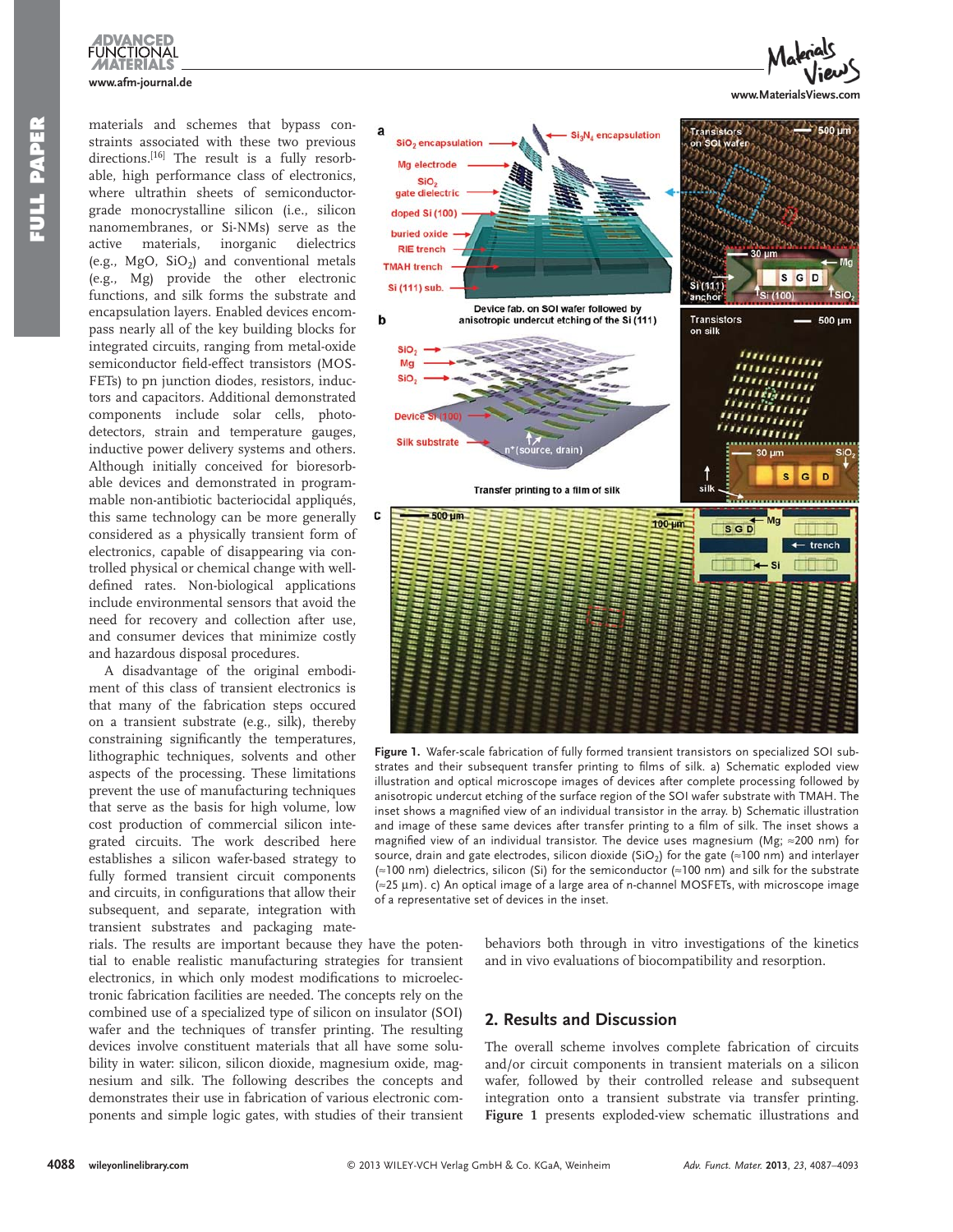

#### **www.MaterialsViews.com**

optical micrographs of a representative system composed of a large-scale array of transient n-channel monocrystalline silicon metal-oxide field-effect transistors (MOSFETs), undercut etched from a SOI (111) wafer on which they were formed (Figure 1a) and after their transfer to a thin sheet of silk as a substrate (Figure 1b). The SOI wafer consists of ultrathin top layer of Si (p-type,  $\approx 100$  nm) with (100) orientation for the active regions of the devices, a buried oxide layer ( $\approx$ 1 µm) and supporting wafer with (111) orientation. The orientation of the wafer plays a critical role in the release of devices from its surface, as described in the following. Fabrication begins with high temperature, patterned doping (phosphorous at ≈950 °C) of the top Si to define the channel regions and contacts for the MOS-FETs. Patterned etching of the silicon creates isolated regions for each of the devices. A coating of  $SiO_2 \approx 100$  nm) deposited by plasma-enhanced chemical-vapor deposition (PECVD) at 250  $\degree$ C forms the gate dielectric. Etching in buffered oxide etchant (BOE, 6:1, Transene Company, USA) creates windows for source and drain contacts. Depositing Mg ( $\approx$ 200 nm) by electron beam evaporation yields source, drain and gate electrodes aligned to the contacts and channel areas (Supporting Information Figure S1a). Sequential PECVD steps define encapsulation layers of  $SiO<sub>2</sub>$  ( $\approx$  100 nm thick; patterned to expose the source, drain, and gate contacts) and  $Si<sub>3</sub>N<sub>4</sub>$  (≈400 nm thick; uniform across the entire area). Deep etching through a hard mask of Cr/Au (10/200 nm) establish trenches between the devices, down to a depth of  $\approx$ 1.5 µm into the (111) silicon supporting wafer (Supporting Information Figure S1b). Anisotropic wet etching of the underlying (111) silicon with tetramethyl ammonium hydroxide (TMAH, 25 wt% in H<sub>2</sub>O, Sigma-Aldrich, USA; 30 min at 100 °C) leaves free-standing MOSFETs tethered to the wafer at their ends by bridging films of the buried oxide (Supporting Information Figure S1c). Cross-sectional images in Supporting Information Figure S1d illustrate that the undercut proceeds in the (110) direction, along the surface of the wafer, to allow efficient release. Details appear in Supporting Information Figure S2. Free-standing MOSFETs created in this manner have total thicknesses of  $<$ 2  $\mu$ m, including the buried oxide layer ( $\approx$ 1 µm). Because the SOI substrates and processing conditions are compatible with state-of-the-art commercial microelectronics fabrication facilities, dramatic reductions in the thicknesses and lateral dimensions are possible.

Figure 1b illustrates an array of such MOSFETs after release from the SOI substrate and integration onto a film of silk, using the techniques of transfer printing.<sup>[17]</sup> A reactive ion etching (RIE;  $SF_6$ ) step removes the  $Si_3N_4$  after transfer. The buried  $SiO<sub>2</sub>$  and top coating of PECVD  $SiO<sub>2</sub>$  physically isolate the devices from their surroundings, thereby enabling performance that is nearly independent of substrate or subsequent encapsulating material. This versatility is important, particularly in an area such as transient electronics where choices of constituent materials can be highly unusual compared to those with proven utility in conventional electronics. Figure 1c demonstrates that these types of MOSFETs can be fabricated and transferred over large areas, with high yields.

**Figure 2** provides a set of images collected during dissolution of a system like that illustrated in Figure 1c, at various times after immersion in deionized (DI) water at room temperature. Here, the silk rapidly dissolves within two minutes,



Figure 2. Optical images at various stages of disintegration and dissolution of an array of fully formed transient transistors on film of silk. These n-channel MOSFETs have total thicknesses of <2 μm, including a base layer of thermal SiO<sub>2</sub> ( $\approx$ 1 µm), and use Mg for the electrodes, SiO<sub>2</sub> for the gate dielectric and Si for the semiconductor. This process of dissolution occurs in DI water at room temperature.

thereby leading to disintegration of the array into individual devices. The rate of dissolution of silk can be controlled over a wide range.<sup>[18,19]</sup> Each component then gradually disappears in a manner defined by the dissolution rates of the various constituent materials.<sup>[16]</sup> Hydrolysis consumes the Mg in several hours (Mg + 2H<sub>2</sub>O  $\rightarrow$  Mg(OH)<sub>2</sub> + H<sub>2</sub>). Dissolution of PECVD  $SiO<sub>2</sub>$  and Si in PBS solution (pH 7.4) at room temperature occurs on a timescale of weeks  $(SiO<sub>2</sub> + 2H<sub>2</sub>O \rightarrow Si(OH)<sub>4</sub>; Si +$  $4H_2O \rightarrow Si(OH)_4 + 2H_2$ ); the thermal oxide takes considerably longer. In all of the materials, the rates for complete disappearance depend strongly on temperature, pH, layer thicknesses and morphology.

 The overall fabrication process accommodates not only individual MOSFETs, but also logic gates and small-scale integrated circuits. **Figure 3** a shows an array of inverters, with a magnified optical micrograph and a circuit diagram. Each inverter consists of a load and an input transistor with channel lengths and widths of ≈20 µm and ≈10 µm, and ≈10 µm and  $\approx$ 40 µm, respectively. The fabrication procedures (Figure 3b) are similar to those described previously, including device isolation (top left), metallization (Mg evaporation, top middle), trench etching (bottom left), anisotropic undercut release (bottom right). A scanning electron microscope (SEM) image and a top view optical microscopy image appear in the bottom middle and top right frames, respectively. Supporting Information Figure S3 summarizes additional details. Electrical measurements on typical n-channel MOSFETs (channel length and width,  $L_{ch} = \approx 10 \text{ }\mu\text{m}$ ,  $W = \approx 40 \text{ }\mu\text{m}$ ) indicate on/off ratios of > ≈10<sup>5</sup>, saturation and linear regime mobilities of ≈530 cm<sup>2</sup>/V s and ≈650 cm<sup>2</sup>/V s, respectively (Figure 3c). Current-voltage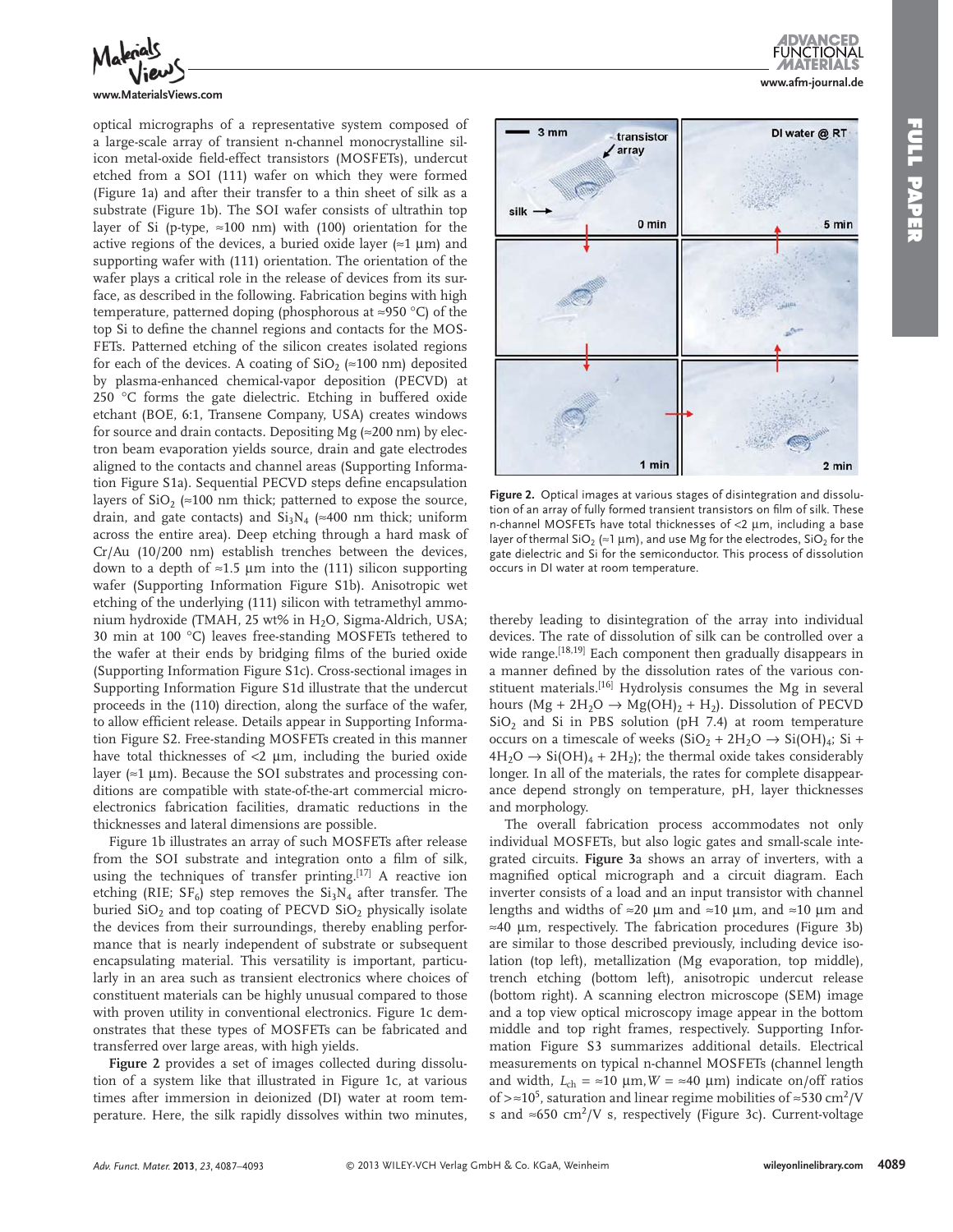



Figure 3. Fabrication of arrays of transient inverters and logic gates and their electrical properties. a) Image of an array of inverters, optical microscope image of a representative device (lower left) and circuit diagram (lower right). b) SEM and optical microscope images of key steps in the fabrication sequence. Device isolation (upper left), metallization (upper middle), RIE trench etch (lower left), anisotropic undercut etch with TMAH (upper right, lower right), and magnified image (lower middle). c) Linear (red) and log scale (blue) transfer curves of an n-channel MOSFET (channel length (L<sub>ch</sub>) and width (*W*) are 10 μm and 40 μm, respectively). The mobility and on/off ratio are 650 cm<sup>2</sup>/V s, and >10<sup>5</sup>, respectively. Experimental results (lines) and simulations (dots). d) *I* – *V* characteristics of an n-channel MOSFET. e) Output voltage characteristics and voltage gain of an inverter (*L<sub>ch</sub>* and *W* are 20 μm and 10 μm for load transistor and 10 μm and 40 μm for input transistor, respectively). The peak gain is ≈4. f) Demonstration of a pair of n-channel MOSFETs in a logic gate (NAND) formed by interconnection with Mg. When one or both of the input transistors (at *V*<sub>A</sub> or *V*<sub>B</sub>) are in their off state, the associated resistance of the input exceeds that of the load transistor, thereby leading to an output voltage in the "1" state. When the input transistors are turned on, the output voltage reaches the "0" state. Images after RIE trench etch (left) and after transfer and interconnection on a silk substrate (right). Circuit diagrams appear in the top regions of the images on the left. g) Output voltage characteristics of logic gates (NAND) at *V*<sub>DD</sub> = 3 V. *V*<sub>A</sub> and *V*<sub>B</sub> represent input voltages. h) Images of a NOR circuit after RIE trench etching (left) and interconnection with Mg via deposition through a shadow mask after transfer printing a pair of n-channel transistors onto a silk substrate (right). The configuration of a NOR gate is similar to a NAND gate except for the connection of the input transistors. Here, parallel connection of the input transistors leads to an output state of "0", when either input is turned on. The output voltage can reach the "1" state only when both input transistors are turned off. i) Output voltage characteristics of NOR circuits at a supply voltage of 3 V ( $V_{DD}$ ), with input voltages of  $V_A$  and  $V_B$ .

# **www.MaterialsViews.com**

characteristics evaluated at different gate biases are shown in Figure 3d. Voltage transfer characteristics (VTC) of the inverters (Figure 3e) are consistent with expected behaviors, and gains of up to  $\approx$ 4 at supply voltages of  $\approx$  5 V when the input voltage is swept from –2 V to 4 V (measured values (lines) and simulations (dots)). Behaviors in the transistors and circuits were verified by SPICE (Simulation Program with Integrated Circuit Emphasis) simulation. Here, the devices were modeled using a combination of parameters, such as channel width and length, gate oxide capacitance, carrier mobility, and channel length modulation, that yielded a good match with the measurements. The circuits were simulated based on the resulting device models. The observed electrical properties are comparable to those of devices reported previously, fabricated in a similar manner with conventional, nontransient materials.<sup>[20]</sup> Circuit components with increased sophistication are possible either through extended processing on the wafer, or through the use of interconnect structures formed after transfer printing. See Supporting Information Figure S4 for fabrication details. Examples of NAND and NOR gates appear in Figure 3f and 3h, respectively. Figure 3g,i show output voltage characteristics of NAND and NOR circuits.  $V_A$  and  $V_B$ are the input voltages. In case of the NAND gate, the output voltage assumes the "0" state when both input transistors are turned on. Output voltages for the "0" state and "1" state are ≈0.07 V and ≈2.67 V, respectively. For the NOR gate, output voltages reach the "1" state when both input voltages are low. Output voltages for the "0" state and the "1"state are ≈ 0.06 V and ≈ 2.7 V, respectively.

 Inverters left in a released state on the SOI wafer allow for close examination of the dissolution processes. The image and schematic illustration in **Figure 4** provide detailed information on the device structure and material components: Mg  $(\approx 200 \text{ nm})$  for the electrodes, Si  $(\approx 100 \text{ nm})$  for the active layer, and SiO<sub>2</sub> ( $\approx$ 100 nm) for the gate and interlayer dielectrics. Upon immersion in phosphate buffered saline (PBS, pH 7.4, Sigma-Aldrich, USA) solution at physiological temperature  $(37 \text{ °C})$ , the various components of the device begin to dissolve, beginning with Mg, which undergoes reactive dissolution (i.e., hydrolysis) to  $Mg(OH)$ , during the first 10 h. Although PECVD SiO<sub>2</sub> ( $\approx$  100 nm, interlayer dielectrics) encapsulates most of the Mg electrodes, after the exposed Mg at the contacts (source, drain, and gate) dissolves, the solution is able to undercut the Mg that lies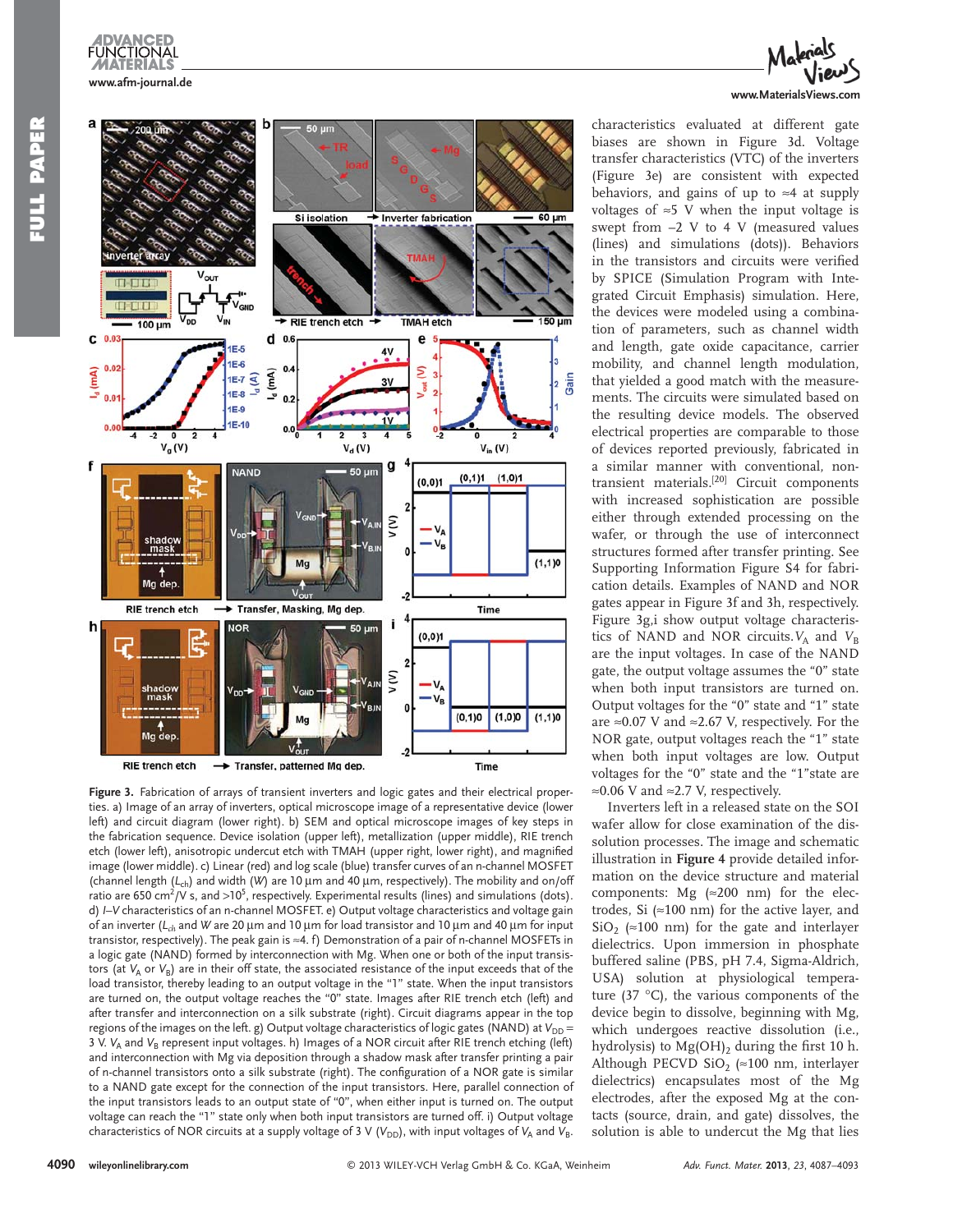



 **Figure 4 .** Schematic illustrations and time sequence of optical micrographs during dissolution of a transient inverter undercut etched but tethered at its ends to a Si wafer substrate, at various times of immersion in a phosphate buffered saline (PBS) solution at physiological temperature (37 °C) and pH (≈7.4). The frames in the middle and lower left provide schematic exploded view illustrations. The constituent materials include Si (100) with a thickness of ≈100 nm for the semiconductor, Mg (≈200 nm) for the electrodes, and SiO<sub>2</sub> (≈100 nm) for the gate and interlayer dielectric.

beneath the  $SiO<sub>2</sub>$ . This etching induces cracks in the  $SiO<sub>2</sub>$  that start from the edges and propagate to the center regions. This type of disintegration accelerates the overall rate of disappearance of the PECVD  $SiO<sub>2</sub>$ . After these top two layers mostly disappear, the SiO<sub>2</sub> gate dielectric ( $\approx$ 100 nm) begins to dissolve, reaching completion in two weeks or so. Over the next several weeks, the Si dissolves to form  $Si(OH)_4$ , with completion of this process in under 4 weeks. Consistent with previous reports of conventional acqueous etching approaches for silicon,<sup>[21]</sup> the detailed rates can depend strongly on dopant type and concentration, on temperature, and on composition of the bath. The results shown here are for silicon derived directly from the SOI substrates, without additional doping. After disappearance of silicon, only the thermally grown buried oxide  $(\approx 1 \mu m)$ remains, with dissolution rates that are many times slower than any of the other materials. A similar time sequence of images of interconnected arrays of logic gates on silk substrate appears in Supporting Information Figure S5.

 Control over the kinetics of this transience behavior, and in particular of the effects on electrical properties, is an important aspect of any practical design. The most straightforward strategies involve patterned or uniform encapsulation layers, with thicknesses and compositions selected to define desired timescales for penetration of solution into the active regions. **Figure 5** shows, as an example, changes in electrical

characteristics of MOSFETs and inverters encapsulated by MgO  $\approx 800$  nm) as a function of time of immersion in DI water at room temperature. The measured transfer curves (at a drain voltage  $V_d = 0.1$  V) and drain currents ( $V_d = 0.1$  V, and at a gate voltage  $V_g = 5$  V) in Figure 5a indicate that the device properties are stable (i.e., time invariant) for the first  $\approx 8$  h before they degrade quickly over the next  $\approx$  45 min. The calculated mobility appears in Supporting Information Figure S6. A typical inverter, with key characteristics summarized in Figure 5b, shows similar behavior: stable properties for the first  $\approx$  7 h followed by rapid degradation within  $\approx 50$  min. Both cases exhibit two different stages in the transient behavior: i) stable operation for a time defined by removal of the transient encapsulation layer and ii) functional degradation with a timescale set by dissolution of the transient active materials. Tuning and programming of transience behavior using this strategy and more complex variants of it provide many options in design.<sup>[16]</sup>

 Animal studies to examine biocompatibility were conducted by implanting a representative device in a Balb/c mouse in accordance with institutional IACUC-approved protocols as shown in **Figure 6** . In this example, the implant consisted of an array of resorbable transistors fabricated on a  $\approx$  5 mm  $\times$ 5 mm silk film, sterilized by ethylene oxide and then inserted subcutaneously through an incision on the back of the mouse (Figure 6a, left). Here, the silk was treated in a manner that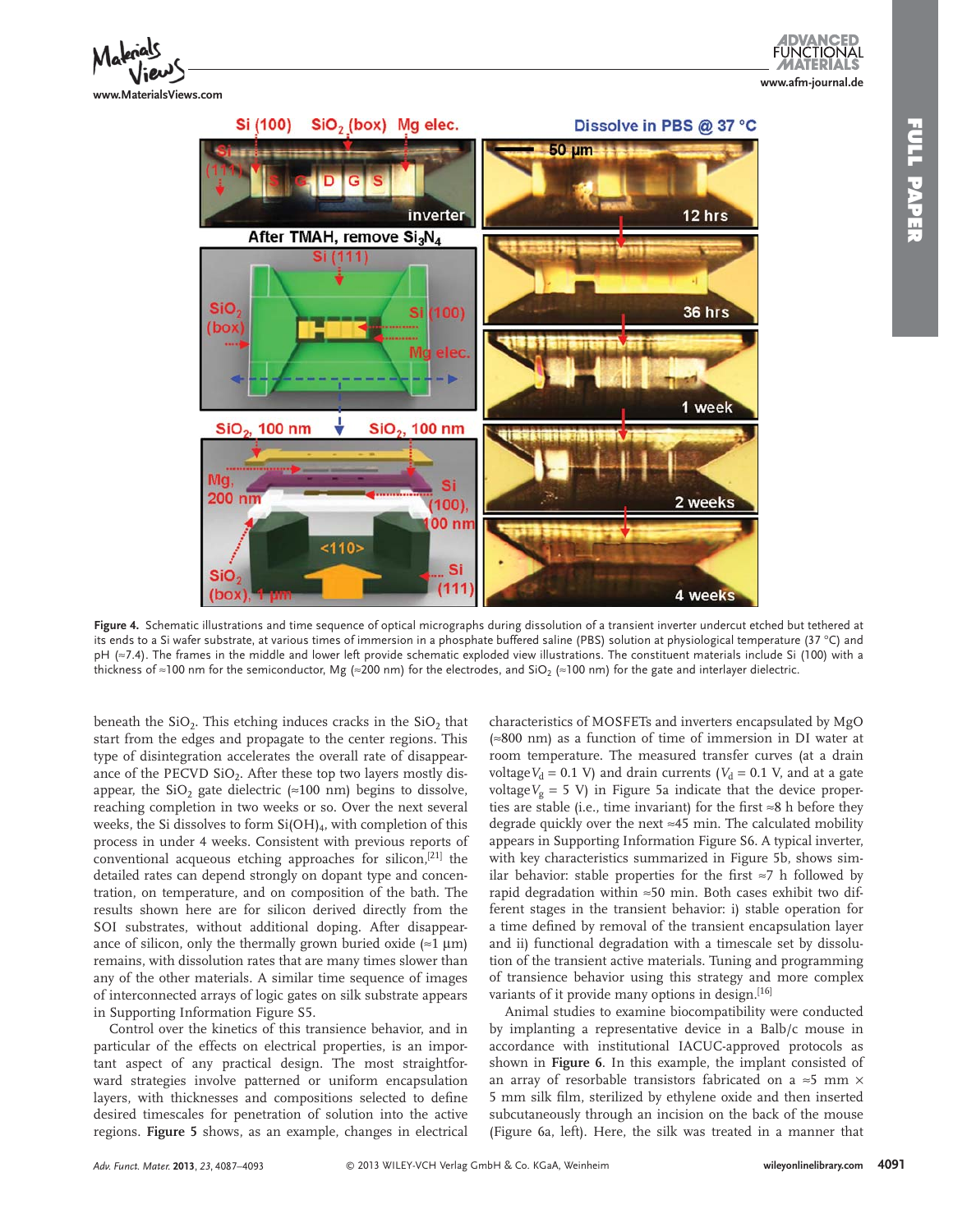



Figure 5. Study of the change in electrical properties of transient devices measured at various times during dissolution. a) Electrical properties of a representative n-type MOSFET encapsulated with MgO (≈800 nm) measured at various times during immersion in DI water at room temperature. The linear scale transfer curves (left), and the drain current ( $V_d = 0.1$  V,  $V_g =$ 5 V) show that the properties are invariant for ≈8 h. Afterward, the performance degrades completely within ≈ 1 h. b) Measured characteristics of an n-channel inverter encapsulated with MgO (≈800 nm) at different times in DI water at room temperature. Voltage transfer characteristics (left), and output voltages at *V<sub>g</sub>* = -2 V and gain (right) measured during dissolution. The device operation is stable for ≈7 h, followed by rapid degradation in ≈50 min.

leads to slow dissolution, thereby facilitating examination of the charcteristics of device resorption. The end of the functional life of the system is defined by disappearance of the encapsulation layer and/or substrate. After two weeks, the implanted sample (Figure 6a, right) was found to be nicely integrated into the surrounding tissues with no signs of magnesium or silicon. The device was retrieved and the surrounding tissue was extracted to determine the inflammatory response. Histological examination of the tissue surrounding the implant site revealed the absence of any severe inflammatory response, indicating that the implanted devices induced no significant adverse effects to the animal (Figure 6b).



Figure 6. In vivo evaluation of biocompatibility. a) Image of the subcutaneous implantation of a representative device, consisting of an array of transistors on a sheet of silk, in the dorsal region of a BALB/c mouse. b) Image of the implant site after 2 weeks, showing that the implant integrated into the surrounding tissues with no signs of the transistors. c) Histological examination of the tissue surrounding the implant site reveals no inflammatory response.



# **3. Conclusions**

 The concepts, materials and fabrication techniques reported here provide a wafer-based approach to transient electronics, in which a set of foundry-compatible processing steps creates arrays of transistors, logic gates and potentially other components made of transient materials on a host wafer. The resulting device configurations are well suited for transfer printing onto transient substrates. Various examples illustrate the feasibility of this approach, and the levels of performance that can be achieved. These ideas have the potential to accelerate the translation of biodegradable electronic implants and other classes of devices enabled by transient circuits, sensors and/or actuators, into realistic, practical technologies. Different applications demand different functional lifetimes. The wide range of relevant timescales creates many opportunities for future work on materials, devices and packaging designs.

### **4. Experimental Section**

*Wafer-Based Fabrication of Fully Formed Transient Electronic Devices* : The fabrication began with custom silicon-on-insulator (SOI, Silicon Quest Inc., USA) wafers with a top silicon (100) layer (≈2 μm thick, p-type 10−20  $Ω$ · cm), a buried layer of silicon dioxide ( $\approx$ 1 µm thick) and a Si (111)

supporting substrate. Repetitive cycles of dry oxidation at 1100 °C followed by wet chemical etching in hydrofluoric acid reduced the thickness of the top silicon layer to ≈ 100 nm. Patterned doping with phosphorous at ≈950 °C using a spin-on dopant (SOD, Filmtronics, USA) defined regions for source and drain contacts. Isolated areas of silicon were defined by patterned reactive ion etching (RIE; Plasmatherm, USA) with sulfur hexafluoride (SF<sub>6</sub>) gas for ≈1 min. A thin layer of SiO<sub>2</sub> (100 nm) deposited by plasma-enhanced chemical vapor deposition (PECVD) served as the gate dielectric. Patterned wet-etching of this layer with buffered oxide etchant (BOE, 6:1, Transcene company, USA) opened windows for source and drain contacts. Photolithography and liftoff formed Mg electrodes ( $\approx$ 200 nm) for source, drain and gate contacts. An additional layer of PECVD  $SiO<sub>2</sub>$  (100 nm) served as an encapsulant, with openings to the contacts formed by immersion in BOE. A 400 nm thick,

unpatterned layer of  $Si<sub>3</sub>N<sub>4</sub>$  deposited by PECVD passivated the entire area of the devices. A bilayer of Cr/Au (10/150 nm) deposited by electron beam evaporation provided a hard mask for deep trench etching by RIE down to the underlying Si (111) wafer through the buried oxide. These processed substrates were then submerged in tetramethyl ammonium hydroxide (TMAH, 25 wt% in  $H_2O$ , Sigma-Aldrich, USA) for  $\approx$ 30 min at 100 °C for anisotropic undercut etching of the wafer. Removal of the metal hard mask followed this etching. Next, the devices were transfer printed to a spin cast film of silk, and the passivation layer of  $Si<sub>3</sub>N<sub>4</sub>$  was removed by RIE. In the case of logic gates, such as NAND and NOR gates, interconnection traces of Mg were deposited through fine-line stencil masks (Kapton, 12.5 μm, Dupont, USA).

**IDVANCED FUNCTIONAL**